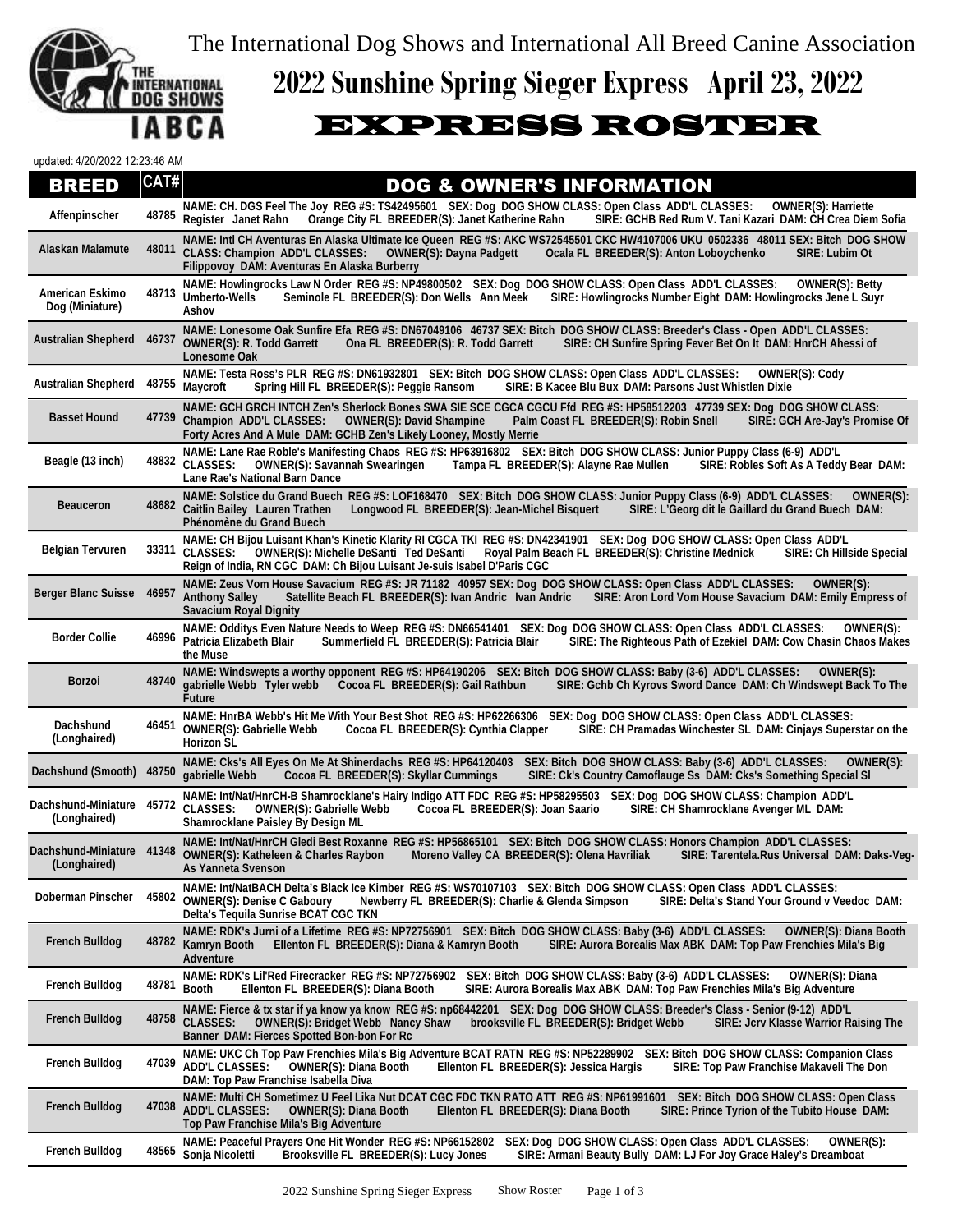| <b>BREED</b>                              | CAT#  | <b>DOG &amp; OWNER'S INFORMATION</b>                                                                                                                                                                                                                                                                                                                |
|-------------------------------------------|-------|-----------------------------------------------------------------------------------------------------------------------------------------------------------------------------------------------------------------------------------------------------------------------------------------------------------------------------------------------------|
| <b>French Bulldog</b>                     |       | NAME: Fierces Missionaccomplished4tikibull REG #S: NP60044401 SEX: Dog DOG SHOW CLASS: Open Class ADD'L CLASSES:<br>OWNER(S):<br>48761 Bridget Webb<br>brooksville FL BREEDER(S): Bridget Webb<br>SIRE: Tikibulls Jolly Roger DAM: Fierces Spotted Bon-bon For Rc                                                                                   |
| German Pinscher                           |       | NAME: Allania Grand Zeus REG #S: WS70655701 SEX: Dog DOG SHOW CLASS: Open Class ADD'L CLASSES:<br><b>OWNER(S): Heather Durnin</b><br>48779 Tim Durnin<br>SIRE: Borgfast of Shvezkor DAM: Zhanetlain Yunika Exclusive Collection<br>Englewood FL BREEDER(S): Sviatlana Kunevic                                                                       |
| <b>German Shepherd</b><br><b>Dog</b>      |       | NAME: WDR Axel Vom Haus Gorman REG #S: DN49888104 SEX: Dog DOG SHOW CLASS: Open Class ADD'L CLASSES:<br><b>OWNER(S): Patrick</b><br>48477 Gorman<br>SIRE: K9Xtreme's Kirk DAM: Angel Vom Haus Milsevac<br>Winter Park FL BREEDER(S): Wolves Den Ranch                                                                                               |
| <b>German Shepherd</b><br>Dog             | 48571 | NAME: Cassatt In Der Bewegung REG #S: DN66931604 SEX: Bitch DOG SHOW CLASS: Senior Puppy Class (9-12) ADD'L CLASSES:<br>OWNER(S): Alison King Michael King Margaret Sharapan Jennifer Kim Saint augustine FL BREEDER(S): Margaret Sharapan Jennifer Kim<br>SIRE: DU Chien's America Rifleman Forever DAM: Berenike Von Der Dreist                   |
| <b>Giant Schnauzer</b>                    | 48763 | NAME: Gloris Credo REG #S: WS73272702 SEX: Dog DOG SHOW CLASS: Open Class ADD'L CLASSES:<br>Lithia<br><b>OWNER(S): Annika Charo</b><br>FL BREEDER(S): Yulia Pakuleva<br>SIRE: Gloris Helios DAM: Gloris Bratislava                                                                                                                                  |
| <b>Great Dane</b>                         | 48588 | NAME: Crimson's Still I Rise REG #S: WS74362306 SEX: Bitch DOG SHOW CLASS: Junior Puppy Class (6-9) ADD'L CLASSES:<br>OWNER(S):<br>Macy Van Cleave Nicole LaFever<br>Gainesville FL BREEDER(S): Nicole LaFever<br>SIRE: Crimson's One Little Spark DAM: Foxruns Tumbling<br>Down The Rabbit Hole V Crimson                                          |
| <b>Great Pyrenees</b>                     | 48614 | NAME: Aabras Super K2 At Charlottes REG #S: WS60350603 SEX: Dog DOG SHOW CLASS: Open Class ADD'L CLASSES:<br>OWNER(S):<br>charlotte Hickey<br>nokomis FL BREEDER(S): Charlotte Hickey Debra Nagler<br>SIRE: Ch Tanimara's Big Brother DAM: Karolaska Be Stella My<br>Heart                                                                          |
| Havanese                                  | 48732 | NAME: Agape Thoughtful Kind Heart REG #S: TS52123203 SEX: Bitch DOG SHOW CLASS: Junior Puppy Class (6-9) ADD'L CLASSES:<br><b>OWNER(S): Vicky Sharrow</b><br>Pompano Beach FL BREEDER(S): L. Robynn Trautman Ruth Francis-Floyd<br>SIRE: Ch. Honor Yukon Mist CGC<br>DAM: Ch. Honor Unconditional Love                                              |
| <b>Mastiff</b>                            |       | NAME: Stone Horses Branded Man REG #S: WS72239701 SEX: Dog DOG SHOW CLASS: Open Class ADD'L CLASSES:<br><b>OWNER(S): Jamie</b><br>48736 Smith<br>Polk city FL BREEDER(S): Jamie Smith<br>SIRE: Ch, Beowulfs Montecore DAM: Gch Friends First Lady At Stone Horse                                                                                    |
| Papillon                                  | 48680 | NAME: Inter Win Please Kiss Me REG #S: TS52493202 SEX: Bitch DOG SHOW CLASS: Open Class ADD'L CLASSES:<br><b>OWNER(S): Cassandra</b><br>Loxahatchee FL BREEDER(S): L E Kirilenko<br>SIRE: Inter Win Elixir Of Success DAM: Inter Win Well Done<br>Cooper Gianna DeSanti                                                                             |
| Pointer (German<br>Shorthaired)           | 48656 | NAME: WAAP's Where The Flower Blooms REG #S: SS23057908 SEX: Bitch DOG SHOW CLASS: Open Class ADD'L CLASSES:<br>OWNER(S):<br>Port Charlotte FL BREEDER(S): Sharon Veeder Vanessa Carmean<br>Sierra Soto<br>SIRE: GCHS Newpoint's Under Investigation DAM: WAAP's<br>In It To Win It V. Newpoint's Thunderstorm                                      |
| Pointer (German<br>Shorthaired)           |       | NAME: RR&FF Dancin Black Velvet Trffles REG #S: SS28195006 SEX: Bitch DOG SHOW CLASS: Senior Puppy Class (9-12) ADD'L CLASSES:<br>48562 OWNER(S): Cheryl Welch<br>SIRE: Gchb Ch Bnj Whiteoak Neverending Story Rn<br>St. Petersburg FL BREEDER(S): Nancy Orton Teresa Rose<br>Jh DAM: Gch Ch Rr&ff "Aimin-4-the-moon" At Savee                      |
| Poodle (Miniature)                        | 48108 | NAME: Windswept Captain at the Helm of Imperial REG #S: PR24398301 SEX: Dog DOG SHOW CLASS: Junior Puppy Class (6-9) ADD'L<br><b>CLASSES:</b><br><b>OWNER(S): Jan Paulson</b><br>Morriston FL BREEDER(S): Elizabeth C Carran<br>SIRE: Windswept Earth Angel DAM: Windswept<br><b>Breakfast at Tiffanys</b>                                          |
| Poodle (Standard)                         |       | NAME: Knoll Crest She's Got Diamonds In Her Eyes REG #S: PR23290506 SEX: Bitch DOG SHOW CLASS: Open Class ADD'L CLASSES:<br>48752 OWNER(S): Briana Brady<br>North Port FL BREEDER(S): Tosha L. Champ<br>SIRE: L.S.P. Carl DAM: Madam Alexa of Knoll Crest                                                                                           |
| Poodle (Standard)                         | 48558 | NAME: Aurora's The Thief Who Came to Dinner REG #S: PR24302502 SEX: Dog DOG SHOW CLASS: Senior Puppy Class (9-12) ADD'L<br><b>CLASSES:</b><br>Seminole FL BREEDER(S): Betsy Hicka<br><b>OWNER(S): Teri Bialek Richard Taylor</b><br>SIRE: GCHB CH Parkview Raise a Glass to<br>Freedom DAM: Aurora's Liberty Belle Rings                            |
| <b>Poodle Multi-Colored</b><br>(Standard) | 43810 | NAME: Int/Nat/HnrCH Thrutheeyesof Toddiusvongriseo REG #S: K119-046 SEX: Dog DOG SHOW CLASS: Honors Champion ADD'L<br><b>CLASSES:</b><br><b>OWNER(S): Krystal Cliver</b><br>Weirsdale FL BREEDER(S): Krystal Cliver<br>SIRE: Von Cash Kraemer of Florence DAM: Thru the<br>eyes of Starla                                                           |
| <b>Poodle Multi-Colored</b><br>(Standard) |       | NAME: Blind Monkeys Ribbon of Molasses REG #S: pr23757501 SEX: Bitch DOG SHOW CLASS: Open Class ADD'L CLASSES:<br>OWNER(S):<br>A8777 Miguel Mendez Brooksvile FL BREEDER(S): Miguel Mendz SIRE: Roucard's Remington DAM: Abby's Freckled lil Girl                                                                                                   |
| <b>Poodle Multi-Colored</b><br>(Standard) | 46709 | NAME: Leslie's Savvy Savannah Sophisticate by Myka REG #S: PR23814203 46709 SEX: Bitch DOG SHOW CLASS: Open Class ADD'L<br><b>CLASSES:</b><br><b>OWNER(S): Leslie Monroe</b><br>Ruskin FL BREEDER(S): Myka Shaw<br>SIRE: Hot Mess Myka's Studded Cartier DAM: Osja Siscos<br>A Whole New World to Myka                                              |
| Retriever<br>(Chesapeake Bay)             | 48590 | NAME: Takemehome Hold On REG #S: SS25986711 SEX: Dog DOG SHOW CLASS: Open Class ADD'L CLASSES:<br><b>OWNER(S): Fred</b><br><b>Schultz</b><br>SIRE: Shilou Hill Jump Ship To Takemehome JH DAM: CH Takemehome Always On My<br>Cape Coral FL BREEDER(S): Carol Duke<br>Mind                                                                           |
| Retriever (Golden)                        | 48613 | NAME: Luxury Golden Castle Ruffian REG #S: SS27670501 SEX: Bitch DOG SHOW CLASS: Open Class ADD'L CLASSES:<br>OWNER(S):<br>SIRE: Gaston De Himmelstein DAM: PANAM LAT<br>Micheline Laberge Trinity Lonsdale<br>Sarasota FL BREEDER(S): Simey Flores Castillo<br><b>UNCAC VESIM Luxury Golden Castle Crown</b>                                       |
| <b>Retriever (Golden)</b>                 |       | NAME: Tangos Wild Maverick REG #S: SS31175601 SEX: Dog DOG SHOW CLASS: Open Class ADD'L CLASSES:<br><b>OWNER(S): Michelle</b><br>48710 Powers<br>Tampa FL BREEDER(S): Olena Ushan<br>SIRE: Tramin Tango DAM: Tramin Violet Gaby                                                                                                                     |
| Retriever (Labrador)                      | 36568 | NAME: Int/Nat/HnrCH-G Belquest Conclusion's Ironman BN RN TKA CGC WC REG #S: SR99912801 SEX: Dog DOG SHOW CLASS: Honors<br>Champion in Gold ADD'L CLASSES: OWNER(S): Terry Swanson<br>La Crescenta CA BREEDER(S): Krista Beal Vicky Creamer Kristen<br>Creamer-Allison SIRE: Multi GCH Annual's Nostalgic at Hilldreams DAM: GCHB Conclusion's Ruby |
| Retriever (Labrador)                      | 45837 | NAME: Int/NatBACH Chambrays Miss Maggie May REG #S: SS24510503 SEX: Bitch DOG SHOW CLASS: Open Class ADD'L CLASSES:<br><b>OWNER(S): Anna Avola</b><br>Winter Garden FL BREEDER(S): Chambray Labradors<br>SIRE: CH Chambrays Stellar Sun DAM: IntCH Dias KXC<br><b>Kisses</b>                                                                        |
| Retriever (Labrador)                      | 45348 | NAME: Seaworthy's Doesn't Start Until Noon REG #S: SS22545604 SEX: Dog DOG SHOW CLASS: Open Class ADD'L CLASSES:<br>OWNER(S):<br><b>Michelle &amp; George Noon</b><br>Oviedo FL BREEDER(S): Seaworthy Labradors<br>SIRE: CH Bluewater's Maximus Son of Journey DAM:<br><b>Bluewater's Driving Miss Daisy CGC</b>                                    |
| Retriever (Labrador)                      | 48584 | NAME: Takemehome Magic In The Sky REG #S: SS27888403 SEX: Bitch DOG SHOW CLASS: Senior Puppy Class (9-12) ADD'L CLASSES: Bred<br><b>OWNER(S): Carol Duke</b><br>by Exhibitor<br>Ft Myers FL BREEDER(S): Carol Duke Karen Gjertson<br>SIRE: Gch Ch Lakesde Menoir Of Gallivant<br>Cgc Tkn DAM: Gch Ch Sow Dens Ebony Blade                           |
| Rhodesian Ridgeback 48691                 |       | NAME: Muzari's Big Rig of Tampa Bay REG #S: HP62154502 SEX: Dog DOG SHOW CLASS: Open Class ADD'L CLASSES:<br>OWNER(S): David<br>Ackerman Lisa Ackerman<br>New Port Richey FL BREEDER(S): Heather Muzzey<br>SIRE: Tina Trading Osiris Odgi DAM: Sonorous Bark Diona<br>Deya                                                                          |
| Rottweiler                                | 48760 | NAME: Laila Von Evman II REG #S: ws73576203 SEX: Bitch DOG SHOW CLASS: Junior Puppy Class (6-9) ADD'L CLASSES:<br><b>OWNER(S): Evie</b><br>Lynn<br>Groveland FL BREEDER(S): Evie Lynn<br>SIRE: King Leo Von Evman DAM: Dominika von Evman                                                                                                           |